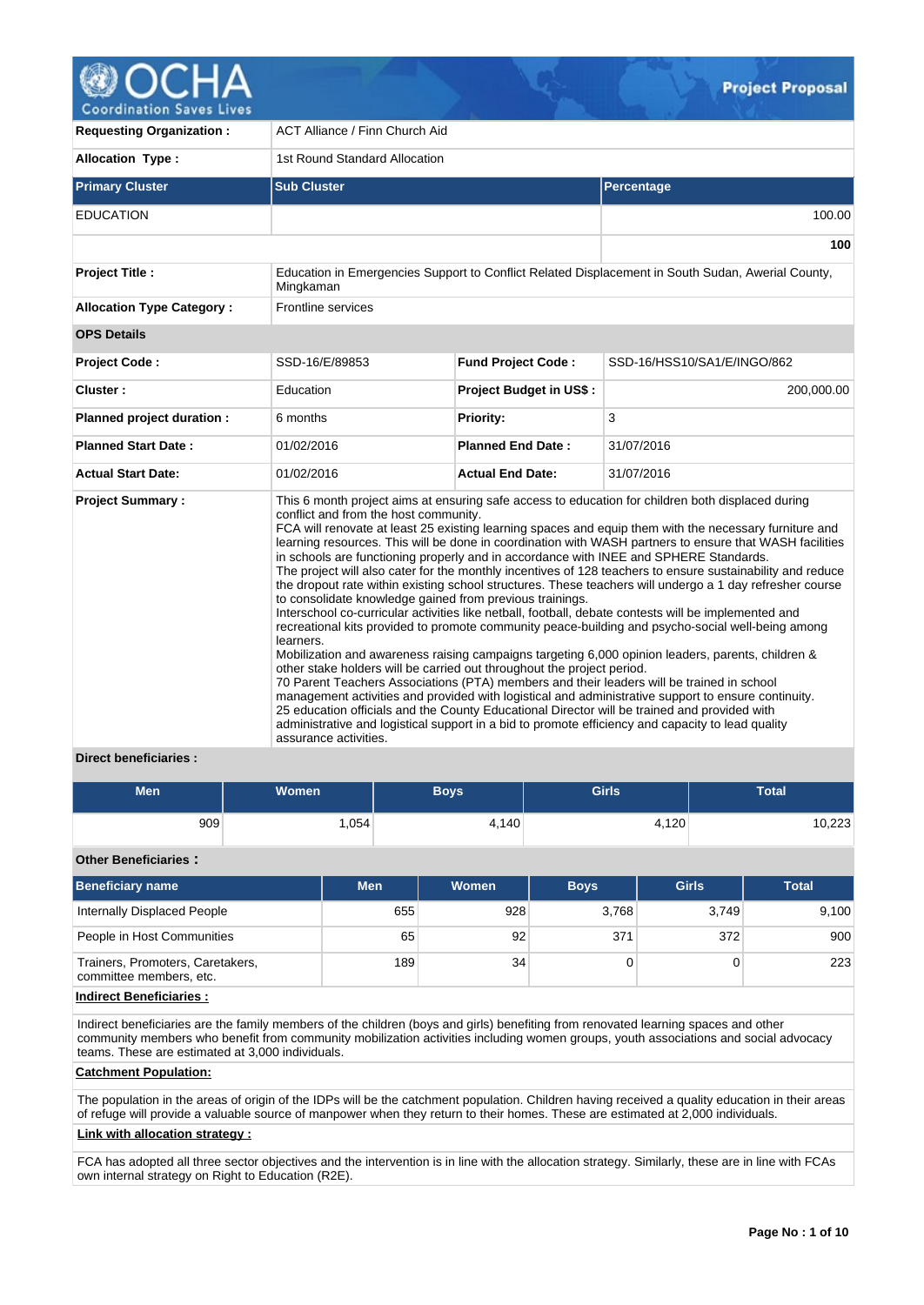#### **Sub-Grants to Implementing Partners :**

| <u>Sub-Grants to implementing Partners:</u> |                                                        |                       |                  |                             |  |  |  |  |  |  |
|---------------------------------------------|--------------------------------------------------------|-----------------------|------------------|-----------------------------|--|--|--|--|--|--|
| <b>Partner Name</b>                         |                                                        | <b>Partner Type</b>   |                  | <b>Budget in US\$</b>       |  |  |  |  |  |  |
|                                             |                                                        |                       |                  |                             |  |  |  |  |  |  |
|                                             | Other funding secured for the same project (to date) : |                       |                  |                             |  |  |  |  |  |  |
|                                             | <b>Other Funding Source</b>                            |                       |                  | <b>Other Funding Amount</b> |  |  |  |  |  |  |
|                                             |                                                        |                       |                  |                             |  |  |  |  |  |  |
| Organization focal point:                   |                                                        |                       |                  |                             |  |  |  |  |  |  |
| <b>Name</b>                                 | <b>Title</b>                                           | <b>Email</b>          |                  | <b>Phone</b>                |  |  |  |  |  |  |
|                                             |                                                        |                       |                  |                             |  |  |  |  |  |  |
| Mika Jokivuori                              | <b>Country Manager</b>                                 | mika.jokivuori@kua.fi |                  | 0955 670 546                |  |  |  |  |  |  |
| <b>Canisius Sovis</b>                       | Humanitarian Coordinator                               | canisius.sovis@kua.fi | 0955 672 076     |                             |  |  |  |  |  |  |
| Sylvia Raulo                                | Regional Representative                                | sylvia.raulo@kua.fi   | +254 703 466 326 |                             |  |  |  |  |  |  |
| <b>BACKGROUND</b>                           |                                                        |                       |                  |                             |  |  |  |  |  |  |

### **1. Humanitarian context analysis**

On the 15th of December 2013, violence broke out in Juba and quickly spread to other parts of the country. During the course of the following year, 2014, the warring factions agreed to a ceasefire and later agreed to engage in intra-SPLM dialogue to resolve their differences. However, despite all efforts, fighting still continued between government and opposition forces.

More than 2.3 million people have been forced to flee their homes since the conflict began, including 1.66 million internally displaced people (with 53.4 per cent estimated to be children) and nearly 644,900 refugees in neighbouring countries. Some 185,000 internally displaced people (IDPs) have sought refuge in UN Protection of Civilians (PoC) sites, while around 90 per cent of IDPs are on the run or sheltering outside PoC sites. Recent conflicts in Bor (October 2015) have caused a new wave of displacement to Mingkaman raising concerns over the state of IDPs in Mingkaman.

These crises have come at a time of existing large scale humanitarian needs and disrupted an already weak service delivery system in South Sudan. On the basis of displacement and host community numbers provided by IOM, as well as reports from Education Cluster members and State Focal Points, the Cluster believes that 967,500 children inside South Sudan have lost access to education due to the current crisis.

In such a context, education can no longer wait. Lack of education opportunities continue to be a key factor that leads children to move to neighbouring countries as refugees. Disruption to learning must be minimized and children and adolescents must be engaged constructively to deal with the impact of conflict and displacement, including psycho-social trauma. Denying children and adolescents access to education can perpetuate the root causes of the instability in the region. The enrolment rate for the South Sudanese and Sudanese refugees remain critically low at 56 per cent.

A recent survey conducted by the Regional Child Protection Network has shown how important education is for the refugee community. According to this survey, inadequate education opportunities is the fourth main protection concern identified by the community. Children who remain out of school are particularly susceptible to dangerous labour practices, recruitment into armed groups, and other negative coping mechanisms such as crime, substance abuse, and perpetuating gender-based violence. Education spaces offer an opportunity to provide positive psychosocial support to children who have been through traumatic experiences, and attending school creates a sense of normality and routine for children, crucial for coping with the effects of exposure to conflict and displacement.

Yet, the delivery of education in South Sudan remains exceptionally low: low enrolment in pre-primary and primary, congested classrooms, inadequate funding to build permanent schools as per national standard requirements, inadequate WASH facilities, low teachers' capacity and qualification, low quality of education, lack of Alternative Education Systems (AES), lack of post-primary education opportunities, and weak refugee education systems including information management.

Teachers are at the heart of learning, and play a critical role in the protection of children. To address this need, teachers urgently need support to deliver quality, inclusive, and protective education that is conflict-sensitive and tailored to their local context. Yet teachers typically receive minimal or no teacher training. Many only have secondary school certificates and their own educational experiences to draw on to inform their teaching practices. If they do receive training, it is often in the form of one-off workshops delivered by visiting NGOs. Many teachers have been displaced from their homes and forced to seek alternative livelihoods due to school closures and the lack of payment, and have had their salary payments interrupted.

#### **2. Needs assessment**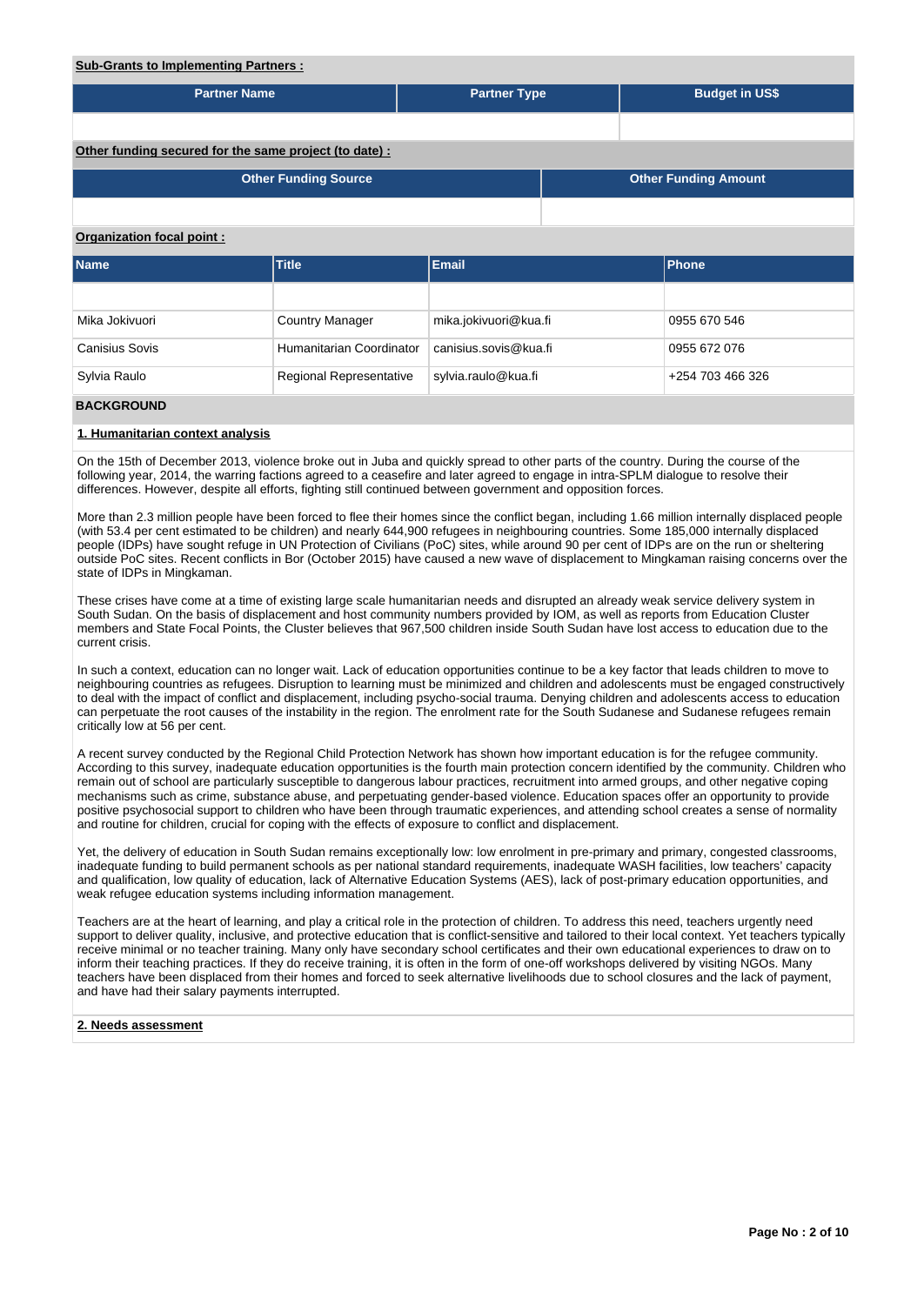Following the renewed conflict in December 2013, approximately 100,000 IDPs from Jonglei State crossed the Nile and sought refuge in Mingkaman Awerial County. The following data is summarized from data extracted from the Humanitarian Need Overview (HNO) for 2016 for Lakes State:

a) Number of displaced outside PoC sites: 120,067.

- b) Number of schools damaged/destroyed: 27.
- c) % 6-17 year olds among displaced: 42.32%.

d) Total number of boys and young men aged 3-17 affected by displacement and insecurity (among IDP and host communities): 28,439. e) Total number of girls and young women aged 3-17 affected by displacement and insecurity (among IDP and host communities): 37,998.

f) Total number of boys, girls, young men and young women aged 3-17 affected by displacement and insecurity: 66,437.

Until May 2015, 20 primary schools and accelerated learning centres have been supported by humanitarian agencies (UNICEF, Save the Children, FCA, NRC, Plan International and Nile Hope) and 11,173 (3,361 girls and 7,812 boys) children have enrolled. However, by December 2015 all organizations supporting the education sector have started to phase out from Mingkaman.

There is a fear that with this significant departure of education partners in Mingkaman, all resources invested over the last few years or months in the education sector, such as learning spaces constructed or rehabilitated, teachers trained and PTAs formed will be significantly and negatively affected. Most importantly, the right to education for 30,000 school-age children will be in serious jeopardy. The County Education Department and education cluster have requested FCA to continue with EiE activities in Mingkaman to fill this important gap. FCA's work in EiE was highly appreciated by sector stakeholders in Mingkaman. An assessment conducted in two schools handed over to the government by FCA illustrated the negative impact of organizations phasing out of the assessment area at this point. Within only one term, enrolment dropped from 1,771 to 689 (signifying a 61% dropout rate). Teachers have not been paid for over two months and a similar problem may be experienced in all 20 IDP schools supported by partners planning to exit.

### **3. Description Of Beneficiaries**

The direct beneficiaries are 10,223 conflict affected boys, girls, men, women in Awerial County, Lakes State. The direct beneficiaries will include students, teachers PTAs, and education officials. Student enrolment will be done based on County Education Department and cluster guidelines. Awerial County in Lakes State has the highest number (38,770) of boys, girls, young men and young women aged 3-17 affected by displacement/insecurity. It is also estimated that another 3,000 individuals will benefit indirectly from this project as well as a catchment population of 2,000 individuals.

### **4. Grant Request Justification**

FCA is an active member of the Education Cluster and has the expertise and experience in Education in Emergencies in the region, leading to established good networks with the local actors through ongoing projects. FCA is therefore in a good position to leverage its experience and innovations in Education in Emergencies work. Organizational expertise includes locally based expertise from project staff, a regional Education Specialist based at the regional office in Nairobi, a Learning Space Coordinator and Theme Coordinator (Right to Education) both based at HQ level.

### **5. Complementarity**

Project activities are designed to fill existing gaps rather than duplicate efforts and funding. Close coordination with all stakeholders in education will continue to be encouraged to ensure this.

With funding from the Finnish Ministry of Foreign Affairs in 2014/2015, FCA managed to construct 35 temporary emergency learning spaces and 30 WASH facilities in Mingkaman Awerial County, Lakes State. These structures received wide acknowledgement from the community as well as the education cluster in South Sudan and have been adopted as model schools for Awerial County and Lakes state as a whole. This was accompanied by the distribution of emergency teaching and learning supplies. As a result, more than 1,800 children, youth and adults gained access to inclusive education in a safe learning environment.

FCA will therefore ensure that the gains made through this project are consolidated to ensure a far reaching and more sustainable impact. By providing safe access to education the proposed project will ensure that children stay in school and are therefore less vulnerable to Sexual and Gender Based Violence (SGBV), forced marriage, early pregnancy and other forms of violation of their basic rights as children. FCA is also currently distributing food to the most vulnerable unregistered IDPs, returnees and new arrivals. This is accompanied with distribution of seeds and tools to 1,000 households/farmers. This is contributing significantly to household incomes therefore enabling parents to send and keep their children in school.

Regular updates of the humanitarian context will be done to ensure an up do date outlook on the real needs and the most efficient approach to address these.

### **LOGICAL FRAMEWORK**

#### **Overall project objective**

Emergency education needs of IDP and host community children in Awerial County, Mingkaman are addressed and more durable solutions are identified.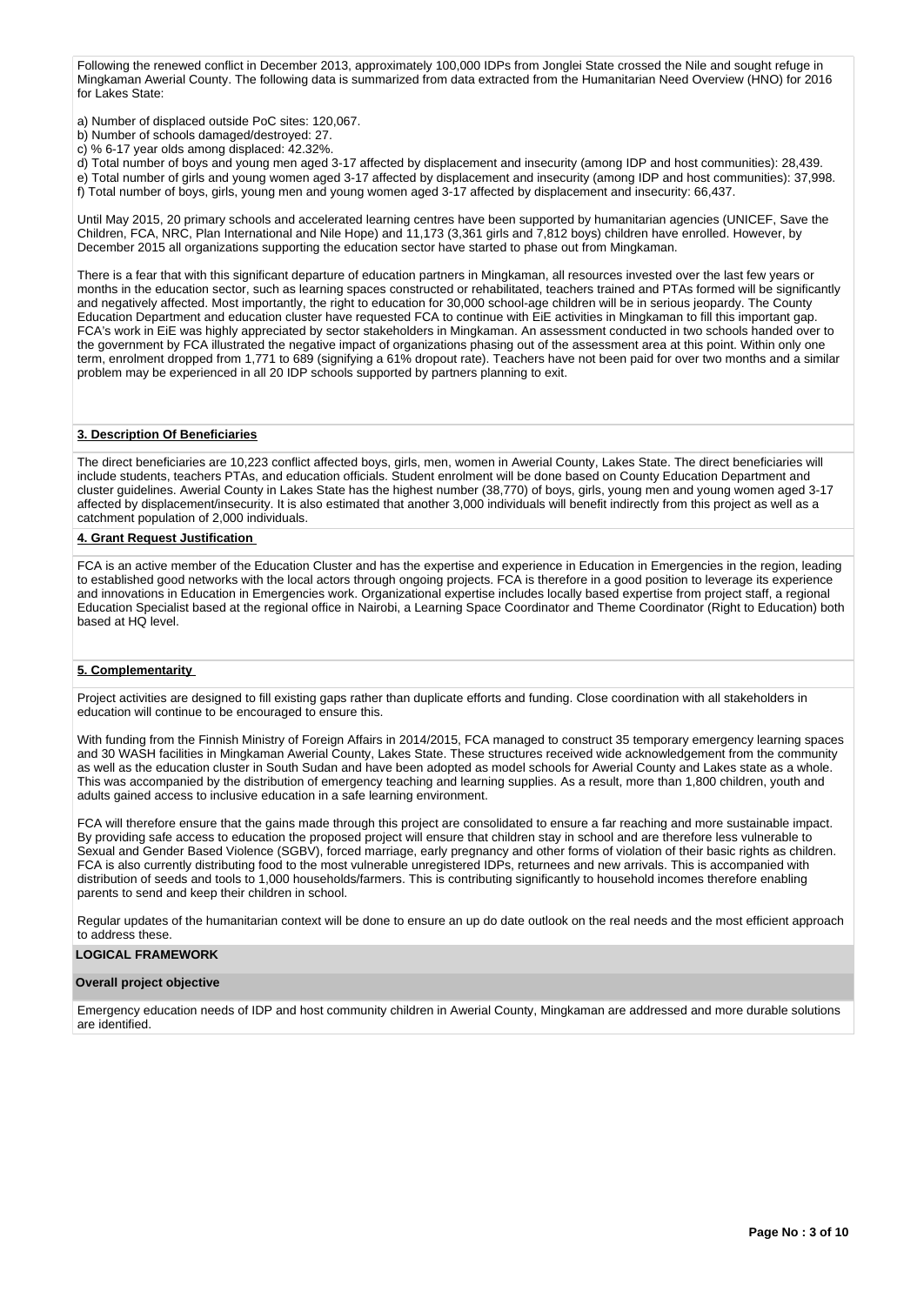| <b>EDUCATION</b>                                                                                                                                                                                                                  |                                                                                                                   |                                 |
|-----------------------------------------------------------------------------------------------------------------------------------------------------------------------------------------------------------------------------------|-------------------------------------------------------------------------------------------------------------------|---------------------------------|
| <b>Cluster objectives</b>                                                                                                                                                                                                         | <b>Strategic Response Plan (SRP) objectives</b>                                                                   | <b>Percentage of activities</b> |
| CO1: Conflict-affected children and young<br>people are protected through access to safe<br>and secure learning environments                                                                                                      | HRP 2016 SO1: Save lives and alleviate<br>suffering through safe access to services and<br>resources with dignity | 50                              |
| CO2: Conflict-affected children and young<br>people's psychosocial recovery and cognitive<br>development are strengthened through<br>Education in Emergency, inclusive of basic<br>education, vocational training and life skills | HRP 2016 SO1: Save lives and alleviate<br>suffering through safe access to services and<br>resources with dignity | 30                              |
| CO3: Immediate and future threats are<br>prevented and minimized through the<br>provision of life-saving education to children<br>and young people affected by the crisis                                                         | HRP 2016 SO2: Ensure communities are<br>protected, capable and prepared to cope with<br>significant threats       | 20                              |

**Contribution to Cluster/Sector Objectives :** Conflict-affected children and young people are protected through access to safe and secure learning environments objective will be reached through renovation/rehabilitation of existing learning spaces and equipping them with the necessary furniture including classroom desks.

Conflict-affected children and young people's psychosocial recovery and cognitive development are strengthened through Education in Emergencies, inclusive of basic education, vocational training and life skills objective will be reached through provision of teaching and learning supplies, recreational kits and materials for psychosocial support and life skills as well as provision of teacher training in relevant teaching methods.

#### **Outcome 1**

Conflict-affected children and young people are protected through access to safe and secure learning environments

### **Output 1.1**

#### **Description**

The objective will be reached through renovation/rehabilitation of existing learning spaces and equipping them with the necessary furniture including classroom desks.

#### **Assumptions & Risks**

- Possible collapse of the recently signed peace agreement.

- Unpredictable weather conditions.
- Price fluctuations affecting the cost of operation.
- Substandard materials available for construction due to uncontrolled market supply.

### **Activities**

### **Activity 1.1.1**

Rehabilitation/Renovation of 25 existing learning spaces.

#### **Activity 1.1.2**

Provision of teaching and learning materials (through UNICEF where possible).

### **Activity 1.1.3**

Provision of school furniture including classroom desks.

#### **Indicators**

|                 |                                                                       |                                                                                                     | <b>End cycle beneficiaries</b> |              |                   |      | End<br>cycle  |  |
|-----------------|-----------------------------------------------------------------------|-----------------------------------------------------------------------------------------------------|--------------------------------|--------------|-------------------|------|---------------|--|
| Code            | <b>Cluster</b>                                                        | <b>Indicator</b>                                                                                    | <b>Men</b>                     | <b>Women</b> | <b>Boys Girls</b> |      | <b>Target</b> |  |
| Indicator 1.1.1 | <b>EDUCATION</b>                                                      | Frontline # of Temporary Learning<br>Spaces/classrooms rehabilitated                                |                                |              |                   |      | 25            |  |
|                 | Means of Verification: Pictures, videos and inspection visit reports. |                                                                                                     |                                |              |                   |      |               |  |
| Indicator 1.1.2 | <b>EDUCATION</b>                                                      | Frontline # of IDP and host community children<br>attending school                                  |                                |              | 2,40              | 1,60 | 4,000         |  |
|                 |                                                                       | <b>Means of Verification:</b> Number of children with access to inclusive and safe learning spaces. |                                |              |                   |      |               |  |

#### **Outcome 2**

Conflict-affected children and young people's psychosocial recovery and cognitive development are strengthened through Education in Emergency, inclusive of basic education, vocational training and life skills

### **Output 2.1**

#### **Description**

The proposed objective will be reached through provision of teaching and learning supplies, recreational kits and materials for psychosocial support and life skills as well as provision of teacher training in relevant teaching methods.

#### **Assumptions & Risks**

- Teachers are available and willing to work.

- Government counterparts are available and cooperative.

## **Activities**

**Activity 2.1.1**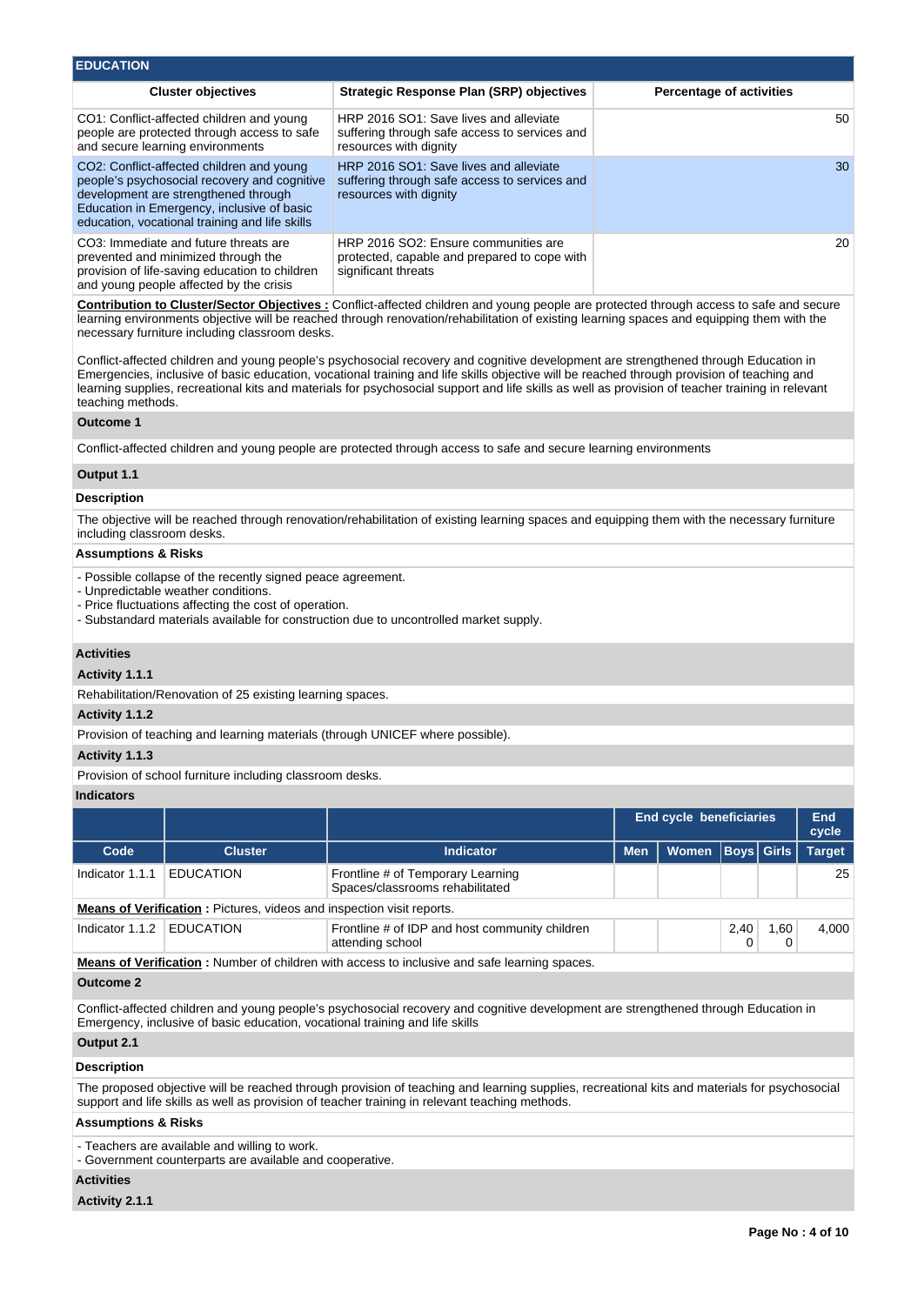| Refresher course to consolidate knowledge gained from previous trainings. |                                                                  |                                                                                    |            |                                |  |                   |               |  |  |  |
|---------------------------------------------------------------------------|------------------------------------------------------------------|------------------------------------------------------------------------------------|------------|--------------------------------|--|-------------------|---------------|--|--|--|
| Activity 2.1.2                                                            |                                                                  |                                                                                    |            |                                |  |                   |               |  |  |  |
| Training in school management activities for 70 PTA members/leaders.      |                                                                  |                                                                                    |            |                                |  |                   |               |  |  |  |
| Activity 2.1.3                                                            |                                                                  |                                                                                    |            |                                |  |                   |               |  |  |  |
|                                                                           |                                                                  | Education in Emergency facilitators/volunteer monthly incentives for 128 teachers. |            |                                |  |                   |               |  |  |  |
| Activity 2.1.4                                                            |                                                                  |                                                                                    |            |                                |  |                   |               |  |  |  |
|                                                                           | County education staff capacity building for 25 officials.       |                                                                                    |            |                                |  |                   |               |  |  |  |
| <b>Indicators</b>                                                         |                                                                  |                                                                                    |            |                                |  |                   |               |  |  |  |
|                                                                           |                                                                  |                                                                                    |            | <b>End cycle beneficiaries</b> |  |                   | End<br>cycle  |  |  |  |
| Code                                                                      | <b>Cluster</b>                                                   | <b>Indicator</b>                                                                   | <b>Men</b> | Women                          |  | <b>Boys Girls</b> | <b>Target</b> |  |  |  |
|                                                                           |                                                                  |                                                                                    |            |                                |  |                   |               |  |  |  |
| Indicator 2.1.1                                                           | <b>EDUCATION</b>                                                 | Frontline # of teachers trained in EiE Curriculum                                  | 118        | 10                             |  |                   | 128           |  |  |  |
|                                                                           | Means of Verification: Attendance lists and regular inspections. |                                                                                    |            |                                |  |                   |               |  |  |  |

**Means of Verification :** PTA committee minutes, pre & post-tests.

### **Outcome 3**

Protect, prevent and minimize immediate and future threats through the provision of life -saving education to children and young people affected by the crisis

### **Output 3.1**

## **Description**

Protect, prevent and minimize immediate and future threats through the provision of life -saving education to children and young people affected by the crisis.

### **Assumptions & Risks**

- Teachers are available and willing to work.

- Government counterparts are available and cooperative.

- No major break out of conflicts.

### **Activities**

### **Activity 3.1.1**

Community mobilization campaign on gender issues, GBV, inclusion of girls in school and early marriage targeting 6,000 community members/leaders, parents & other stake holders.

### **Activity 3.1.2**

Capacity building & sensitization activities for PTA members.

### **Activity 3.1.3**

Promotion of interschool co-curricular activities (netball, football, debate contests).

#### **Activity 3.1.4**

Life-saving education through sensitization activities on education, protection and gender issues for school children.

### **Indicators**

|                 |                                                                      |                                                                                                                               |            | <b>End cycle beneficiaries</b> |  |       | End<br>cycle  |  |  |  |
|-----------------|----------------------------------------------------------------------|-------------------------------------------------------------------------------------------------------------------------------|------------|--------------------------------|--|-------|---------------|--|--|--|
| Code            | <b>Cluster</b>                                                       | <b>Indicator</b>                                                                                                              | <b>Men</b> | <b>Women Boys Girls</b>        |  |       | <b>Target</b> |  |  |  |
| Indicator 3.1.1 | <b>EDUCATION</b>                                                     | Frontline # of sensitization and community<br>mobilization sessions conducted on the<br>importance of girls education and GBV |            |                                |  | 6.000 |               |  |  |  |
|                 | <b>Means of Verification:</b> Pictures, videos and attendance lists. |                                                                                                                               |            |                                |  |       |               |  |  |  |
|                 | <b>Additional Targets:</b>                                           |                                                                                                                               |            |                                |  |       |               |  |  |  |

## **M & R**

## **Monitoring & Reporting plan**

FCA South Sudan Humanitarian Coordinator will have the overall responsibility of monitoring and evaluation of the project activities. The Humanitarian Coordinator will ensure that the day-to-day monitoring is in line with established M&E systems and procedures in collaboration with FCA emergency staff, Awerial County Education Department and Education cluster partners. This will also ensure conformity with Common Humanitarian Fund (CHF) rules and regulations. Technical assistance and will be also be provided by sector experts within FCA to ensure quality (Education Specialist and Learning Space Coordinator). Monthly narrative and financial reports will be submitted to FCA country office in Juba and shared with the regional office and headquarters. Quarterly reports will be submitted to CHF as required.

FCA Finance Officer, in cooperation with the FCA Humanitarian Coordinator, will have the overall responsibility of monitoring the funding of the operation. The operation will be audited by an external auditor after completion of the project activities. FCA's financial systems in the field are also monitored from the head office in Helsinki and assessed periodically by FCA's Helsinki-based internal auditor.

FCA staff adheres to ACT guidelines on good financial practices and Fraud & Corruption Prevention guidelines. Suppliers will be checked for conformity and compliance and will be briefed on FCAs Code of Conduct for Suppliers which they will be expected to sign and adhere to. Where applicable, memoranda of understanding will be signed to clearly spell out the rules of engagement to all parties concerned.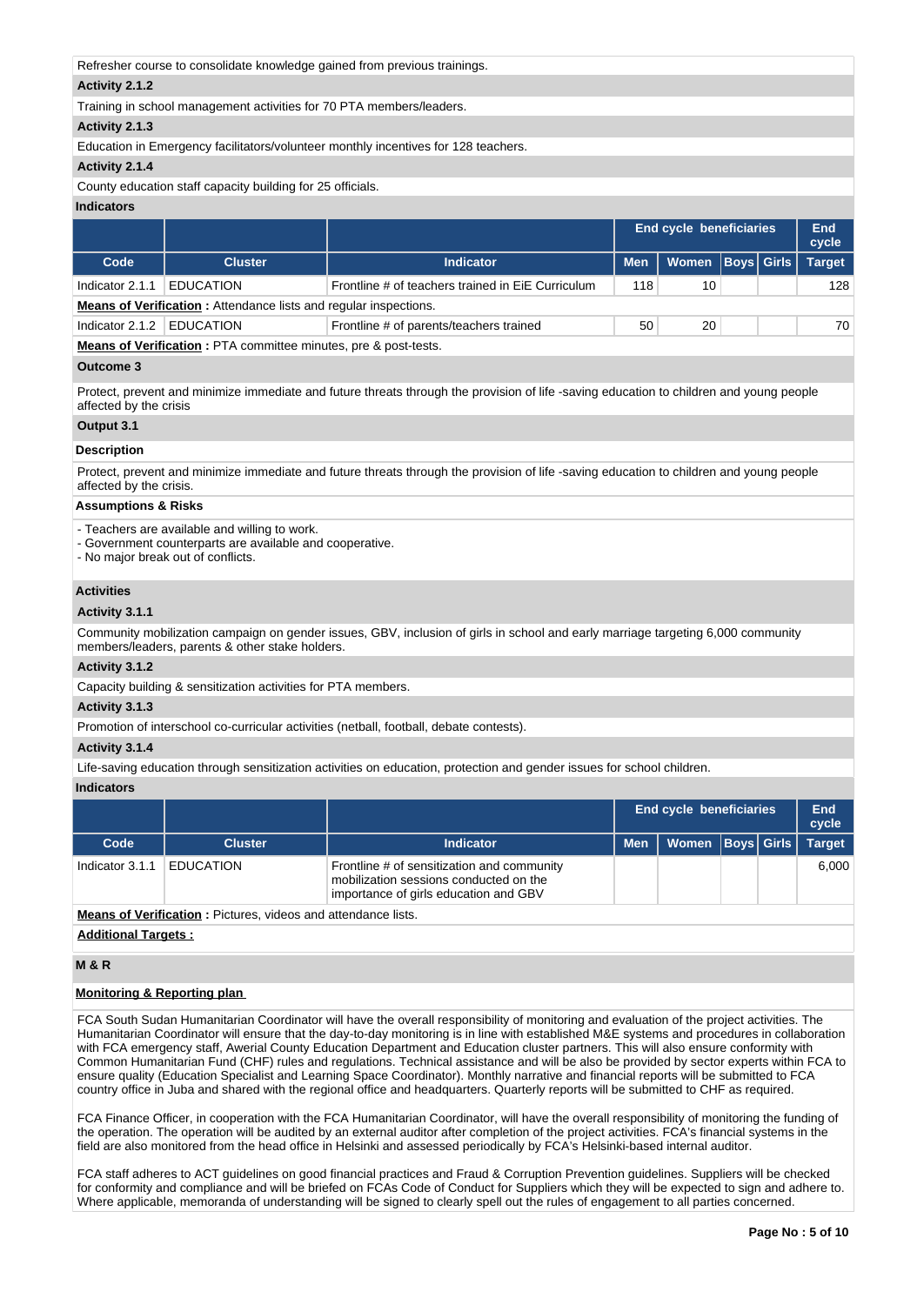### **Workplan**

| <b>Activitydescription</b>                                                                                                                                                                             | Year | 1 | $\overline{2}$ | 3            |              | 5        | 6            |   | 8 | 9 | 10111 |  |
|--------------------------------------------------------------------------------------------------------------------------------------------------------------------------------------------------------|------|---|----------------|--------------|--------------|----------|--------------|---|---|---|-------|--|
| Activity 1.1.1: Rehabilitation/Renovation of 25 existing learning spaces.                                                                                                                              | 2016 |   |                |              | X            | X        | $\times$     | X |   |   |       |  |
| Activity 1.1.2: Provision of teaching and learning materials (through UNICEF where<br>possible).                                                                                                       | 2016 |   |                | X            | X            |          |              |   |   |   |       |  |
| Activity 1.1.3: Provision of school furniture including classroom desks.                                                                                                                               | 2016 |   |                | X            | $\mathsf{X}$ | X        |              |   |   |   |       |  |
| Activity 2.1.1: Refresher course to consolidate knowledge gained from previous<br>trainings.                                                                                                           | 2016 |   |                | X            |              |          |              |   |   |   |       |  |
| Activity 2.1.2: Training in school management activities for 70 PTA<br>members/leaders.                                                                                                                | 2016 |   |                |              | X            |          | X            |   |   |   |       |  |
| Activity 2.1.3: Education in Emergency facilitators/volunteer monthly incentives for<br>128 teachers.                                                                                                  | 2016 |   | X              | X            | ΙX.          | <b>X</b> | X            | X |   |   |       |  |
| Activity 2.1.4: County education staff capacity building for 25 officials.                                                                                                                             | 2016 |   |                |              | X            |          | X            |   |   |   |       |  |
| Activity 3.1.1: Community mobilization campaign on gender issues, GBV, inclusion<br>of girls in school and early marriage targeting 6,000 community members/leaders,<br>parents & other stake holders. | 2016 |   |                | X            |              | X        |              | x |   |   |       |  |
| Activity 3.1.2: Capacity building & sensitization activities for PTA members.                                                                                                                          | 2016 |   | <b>X</b>       | $\mathsf{X}$ | $\mathsf{X}$ | ΙX.      | $\times$     | X |   |   |       |  |
| Activity 3.1.3: Promotion of interschool co-curricular activities (netball, football,<br>debate contests).                                                                                             | 2016 |   |                | X            |              | X        |              | X |   |   |       |  |
| Activity 3.1.4: Life-saving education through sensitization activities on education,<br>protection and gender issues for school children.                                                              | 2016 |   | X              | <b>X</b>     | ΙX.          | <b>X</b> | $\mathsf{x}$ | X |   |   |       |  |

### **OTHER INFO**

### **Accountability to Affected Populations**

FCA is working towards the application of the Core Humanitarian Standard (CHS) on quality and accountability. FCA strives to ensure the participation of affected people in all phases of the project cycle, to share with the beneficiaries, information relevant to their needs in a timely manner, and to enable beneficiaries give their feedback and air their grievances through context specific complaints response mechanisms. FCA staff members have been trained on key humanitarian principles such as 'Do No Harm' principle and SPHERE standards and will apply these to the project.

#### **Implementation Plan**

Project activities are scheduled to start in February 2016 and run up to July 2016. The general implementation strategy will be as follows:

a) Planning activities & administrative activities.

- Signing of MoU between partner and local authorities.

- Briefing to communities & other stake holders.

- Hiring/training of relevant staff.

b) Procurement activities (first quarter of project).

- For all commodities and consumables budgeted in project.

- Will be done in the first quarter of the project.

c) Project implementation activities.

- See work plan.

d) Monitoring & Evaluation activities.

- Collection of all sources of verification at regular intervals.

- Monitoring visits at least 3 times during the project implementation period by senior management and support staff.

e) Reporting activities.

- Compilation and analysis of sources of verification.

- Preparation of final narrative and financial reports (and audit).

- Share final report with regional office and HQ.

- Share final report with CHF.

### **Coordination with other Organizations in project area**

| Name of the organization                                         | <b>Areas/activities of collaboration and rationale</b>       |
|------------------------------------------------------------------|--------------------------------------------------------------|
|                                                                  |                                                              |
| <b>UNICEF</b>                                                    | Provision of teaching and learning supplies from pipeline.   |
| Plan International                                               | Awareness campaigns and cluster meetings, joint inspections. |
| <b>BRAC</b>                                                      | Follow up on GESS programs like capitation grants.           |
| UNICEF/RUWASSA                                                   | Provision of WASH facilities and awareness campaigns         |
| <b>Environment Marker Of The Project</b>                         |                                                              |
| A+: Neutral Impact on environment with mitigation or enhancement |                                                              |
|                                                                  |                                                              |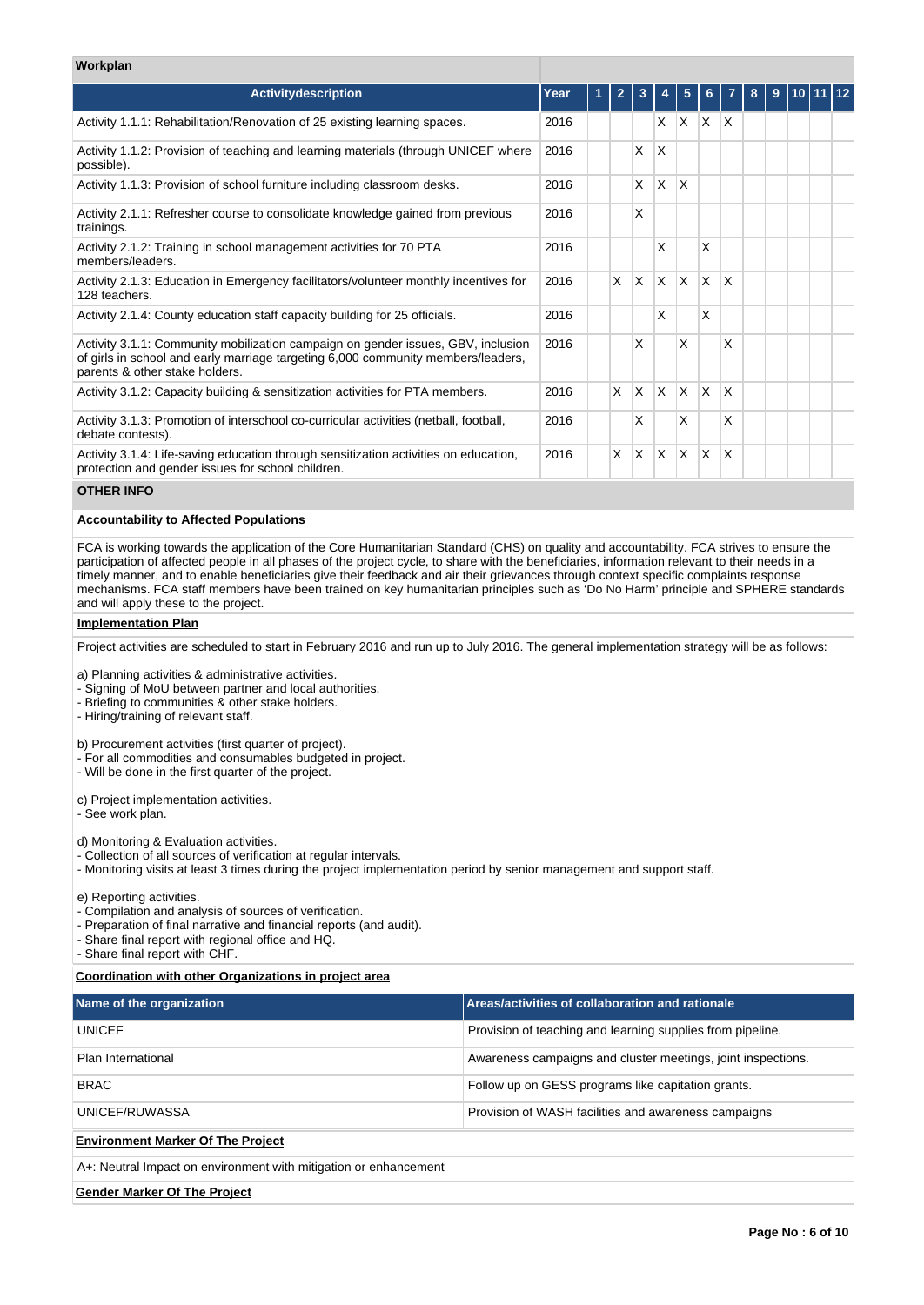1-The project is designed to contribute in some limited way to gender equality

### **Justify Chosen Gender Marker Code**

Gender disaggregated information and vulnerability criteria will be at the base of the beneficiary selection. Awareness campaigns will focus on increasing girls' enrolment into schools. FCA will put emphasis and efforts to recruit and train female volunteer teachers. This will work hand in hand with provision of psychosocial support since girls will be more comfortable with female teachers than with male teachers.

The project will also promote female participation in PTAs to ensure their involvement in school running matters. Sensitization campaigns aimed at all stakeholders in education will endeavour to promote issues of gender equality, importance of achieving a balance in the enrolment rate of children (boys/girls) and regular attendance of classes. As much as possible, project staff will be recruited based on FCAs gender equality policy.

### **Protection Mainstreaming**

INEE Minimum Standards will be used to renovate temporary learning spaces to ensure that the learning environments are secure and safe. This will promote the protection and the psychosocial well-being of learners, teachers and other education personnel benefiting from the project. Training in psychosocial support will be provided for the teachers and other education personnel and child protection/child rights and Gender Based Violence (GBV) will be addressed as part of the life skills training. Through the awareness raising activities, the project aims to promote protection issues outside the targeted schools. The activities will also be coordinated with the Child Protection Sub-Cluster to ensure that referral mechanisms are integrated in the program.

FCA staff members have been trained on key humanitarian principles such as 'Do No Harm' and SPHERE standards and will apply these during the implementation of the project.

### **Country Specific Information**

### **Safety and Security**

FCA will keep up-to-date with all security developments to ensure that beneficiaries and staff members are safe and that assets are safeguarded. Due to the volatile operational environment, special focus will be paid to the security of the project staff. FCA has identified possible risks for staff and programs through a Security Risk Assessment, updated on a regular basis in order to adapt the necessary measures to the context of the country. A security plan has been written in order to provide the staff with all the necessary information and contact needed to prevent and/or mitigate any major incidents.

### **Access**

Mingkaman is accessible by road for most parts of the year except during the months of July to September. During the dry months, it is convenient to transport supplies through road. Prepositioning of supplies will be done carefully considering seasonal rains.

However, the general road condition and security situation is not always good. Therefore regular coordination between partners accessing this route will be necessary including organizing convoys to find security in numbers. However, WFP/UNHAS has regular flights to Mingkaman and will be used as much as possible to ensure security of personnel.

### **BUDGET**

| Code | <b>Budget Line Description</b>                                                                                                                              |   | D / S Quantity Unit | cost         | <b>Duration</b><br>Recurran<br>ce | $\frac{9}{6}$<br>charged<br>to CHF | <b>Total Cost</b> |
|------|-------------------------------------------------------------------------------------------------------------------------------------------------------------|---|---------------------|--------------|-----------------------------------|------------------------------------|-------------------|
|      | <b>Staff and Other Personnel Costs</b>                                                                                                                      |   |                     |              |                                   |                                    |                   |
| 1.1  | Humanitarian Coordinator                                                                                                                                    | S | 1                   | 5,500<br>.00 | 6                                 | 10%                                | 3,300.00          |
|      | 10% charged to CHF for 6 months. Project budget holder and responsible for M&E. Location: Juba                                                              |   |                     |              |                                   |                                    |                   |
| 1.2  | <b>Finance Officer</b>                                                                                                                                      | S | $\mathbf{1}$        | 2,000<br>.00 | 6                                 | 10%                                | 1,200.00          |
|      | 10% charged to CHF for 6 months. Responsible for reviewing and compiling financial report and financial monitoring. Location:<br>Juba                       |   |                     |              |                                   |                                    |                   |
| 1.3  | <b>Project Officer</b>                                                                                                                                      | D | 1                   | 1,750<br>.00 | 6                                 | 100%                               | 10,500.00         |
|      | Project Officer to coordinate all activities. 1 at \$1750 per month for 6months. Location: Mingkaman.                                                       |   |                     |              |                                   |                                    |                   |
| 1.4  | <b>Education Officers</b>                                                                                                                                   | D | $\mathbf{1}$        | 2,800<br>.00 | 6                                 | 100%                               | 16,800.00         |
|      | Education Officers to carry out project activities and offer technical support to Field Officer. 2 at \$1400 per month for 6 months.<br>Location: Mingkaman |   |                     |              |                                   |                                    |                   |
| 1.5  | <b>Field Officer</b>                                                                                                                                        | D | 1                   | 550.0<br>0   | 6                                 | 100%                               | 3,300.00          |
|      | To assist in implementation of project activities. 1 at \$550 per month for 6 months Location: Mingkaman                                                    |   |                     |              |                                   |                                    |                   |
| 1.6  | <b>Field Driver</b>                                                                                                                                         | D | $\mathbf{1}$        | 350.0<br>0   | 6                                 | 100%                               | 2,100.00          |
|      | To drive and maintain field vehcle(s). Location: Mingkaman                                                                                                  |   |                     |              |                                   |                                    |                   |
|      | <b>Section Total</b>                                                                                                                                        |   |                     |              |                                   |                                    | 37,200.00         |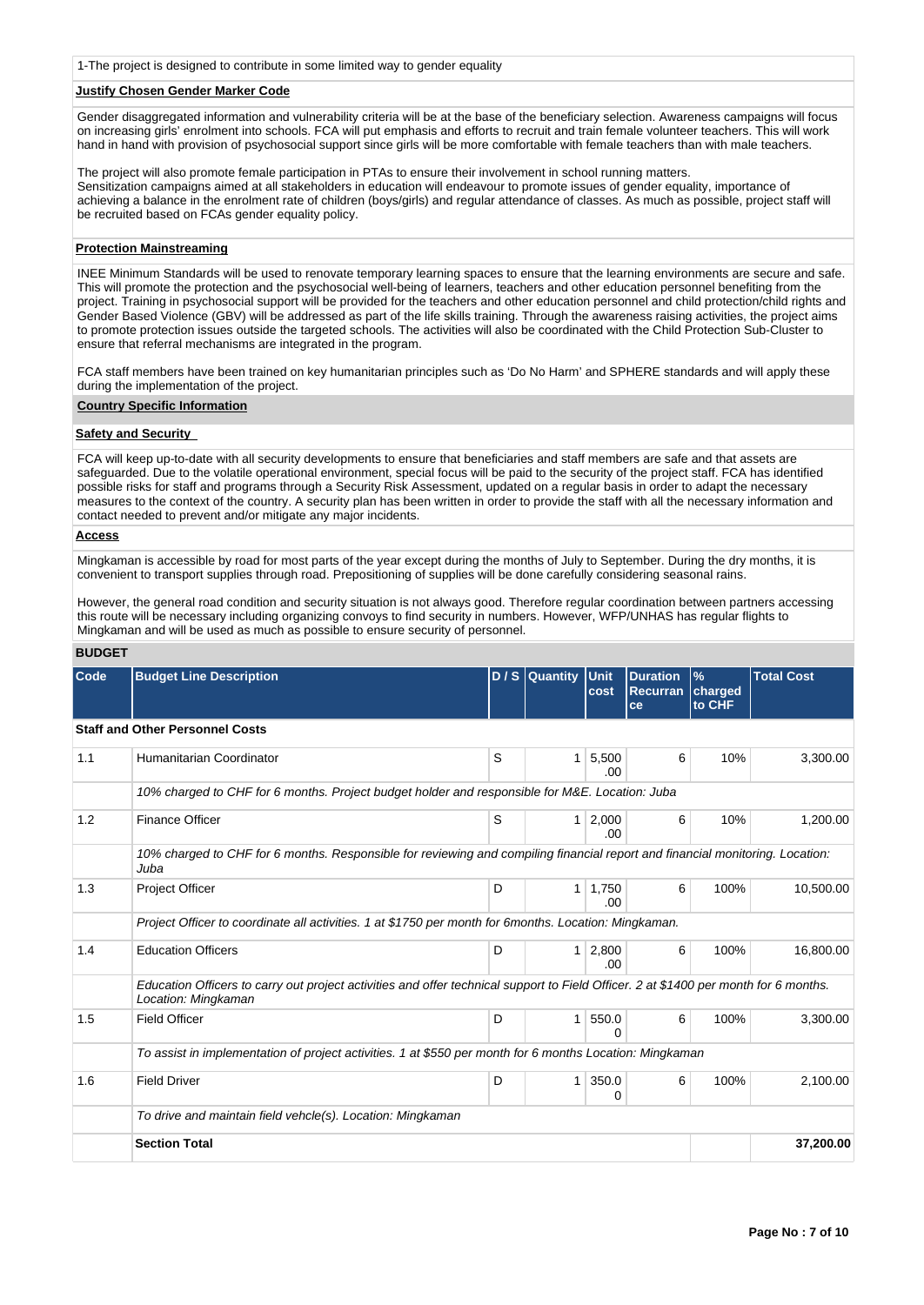|           | Supplies, Commodities, Materials                                                                                                                                      |   |                |                        |                |      |           |
|-----------|-----------------------------------------------------------------------------------------------------------------------------------------------------------------------|---|----------------|------------------------|----------------|------|-----------|
| 2.1       | Renovation of learning space                                                                                                                                          | D |                | $25 \mid 1,000$<br>.00 | 1              | 100% | 25,000.00 |
|           | Renovation and/or rehabilitation of learning spaces based on needs for various schools.                                                                               |   |                |                        |                |      |           |
| 2.2       | School furniture/classroom desks                                                                                                                                      | D |                | 1   8,000<br>.00       | 1              | 100% | 8,000.00  |
|           | For schools that do not have any. Lumpsum amount includes repair of existing desks/school furniture.                                                                  |   |                |                        |                |      |           |
| 2.3       | Assorted learning materials                                                                                                                                           | D |                | 1   8,000<br>.00       | 1              | 100% | 8,000.00  |
|           | Includes exercise books, text books, chalk, pens/pencils, mathematic sets, meter rulers.                                                                              |   |                |                        |                |      |           |
| 2.4       | Support to PTA groups                                                                                                                                                 | D |                | 1   4,500<br>.00       | 1              | 100% | 4,500.00  |
|           | Relates to logistical support to facilitate regular PTA meetings i.e. stationary, transport and refreshments.                                                         |   |                |                        |                |      |           |
| 2.5       | Logistical and admin. support to county education officials                                                                                                           | D |                | 1 350.0<br>0           | 6              | 100% | 2,100.00  |
|           | Includes motorcylce fuel and office stationary                                                                                                                        |   |                |                        |                |      |           |
| 2.6       | Transport costs Juba - Mingkaman                                                                                                                                      | D |                | $1 \mid 7,500$<br>.00  | $\overline{2}$ | 100% | 15,000.00 |
|           | Road transport during dry months from Juba to Mingkaman and also to field sites.                                                                                      |   |                |                        |                |      |           |
| 2.7       | Stationary and office supplies                                                                                                                                        | D | $\mathbf{1}$   | 100.0<br>0             | 6              | 100% | 600.00    |
|           | For use in field office.                                                                                                                                              |   |                |                        |                |      |           |
| 2.8       | Camp supplies and maintenance (Mingkaman)                                                                                                                             | D | 1 <sup>1</sup> | 150.0<br>0             | 6              | 100% | 900.00    |
|           | Relates to field costs on office water, tea, detergents and cleaning tools.                                                                                           |   |                |                        |                |      |           |
|           | <b>Section Total</b>                                                                                                                                                  |   |                |                        |                |      | 64,100.00 |
| Equipment |                                                                                                                                                                       |   |                |                        |                |      |           |
| 3.1       | Printer                                                                                                                                                               | D | 1 <sup>1</sup> | 500.0<br>0             | 1              | 100% | 500.00    |
|           | For use in field office.                                                                                                                                              |   |                |                        |                |      |           |
| 3.2       | Laptop                                                                                                                                                                | D |                | 2 750.0<br>0           | 1              | 100% | 1,500.00  |
|           | For use in field office.                                                                                                                                              |   |                |                        |                |      |           |
|           | <b>Section Total</b>                                                                                                                                                  |   |                |                        |                |      | 2.000.00  |
|           | <b>Contractual Services</b>                                                                                                                                           |   |                |                        |                |      |           |
| 4.1       | Public sensitization campaigns                                                                                                                                        | D | 3 <sup>1</sup> | 450.0<br>0             | 1              | 100% | 1,350.00  |
|           | Includes logistical support i.e. hire of public address systems and mobile generator for conducting rallies and campaigns. 3<br>sessions (March, May & July).         |   |                |                        |                |      |           |
| 4.2       | Promotion of inter-school co-curricular activities                                                                                                                    | D |                | 3   600.0<br>0         | $\mathbf{1}$   | 100% | 1,800.00  |
|           | Relates to logistical support for activities like netball, football and debate competitions.                                                                          |   |                |                        |                |      |           |
| 4.3       | Sensitization activities for school children and PTAs                                                                                                                 | D |                | 3   350.0<br>0         | 1              | 100% | 1,050.00  |
|           | Includes refreshments and transport for SAT (Social Advocacy Tream) groups performing drama activities during sensitization<br>campaigns to school children and PTAs. |   |                |                        |                |      |           |
| 4.4       | Teacher training costs                                                                                                                                                | D |                | 1   1,200<br>.00       | 1              | 100% | 1,200.00  |
|           | 1 day course as a refresher for teachers on previously acquired knowledge and how to put it to practice.                                                              |   |                |                        |                |      |           |
| 4.5       | Teacher/volunteer incentives                                                                                                                                          | D |                | 128 60.00              | 6              | 100% | 46,080.00 |
|           | 128 teachers supported over a period of 6 months at \$60 per month.                                                                                                   |   |                |                        |                |      |           |
| 4.6       | PTA training costs                                                                                                                                                    | D |                | 70 30.00               | 2              | 100% | 4,200.00  |
|           | 70 PTA members at \$30 per teacher for 2 sessions during the implementation period. (April & June 2016).                                                              |   |                |                        |                |      |           |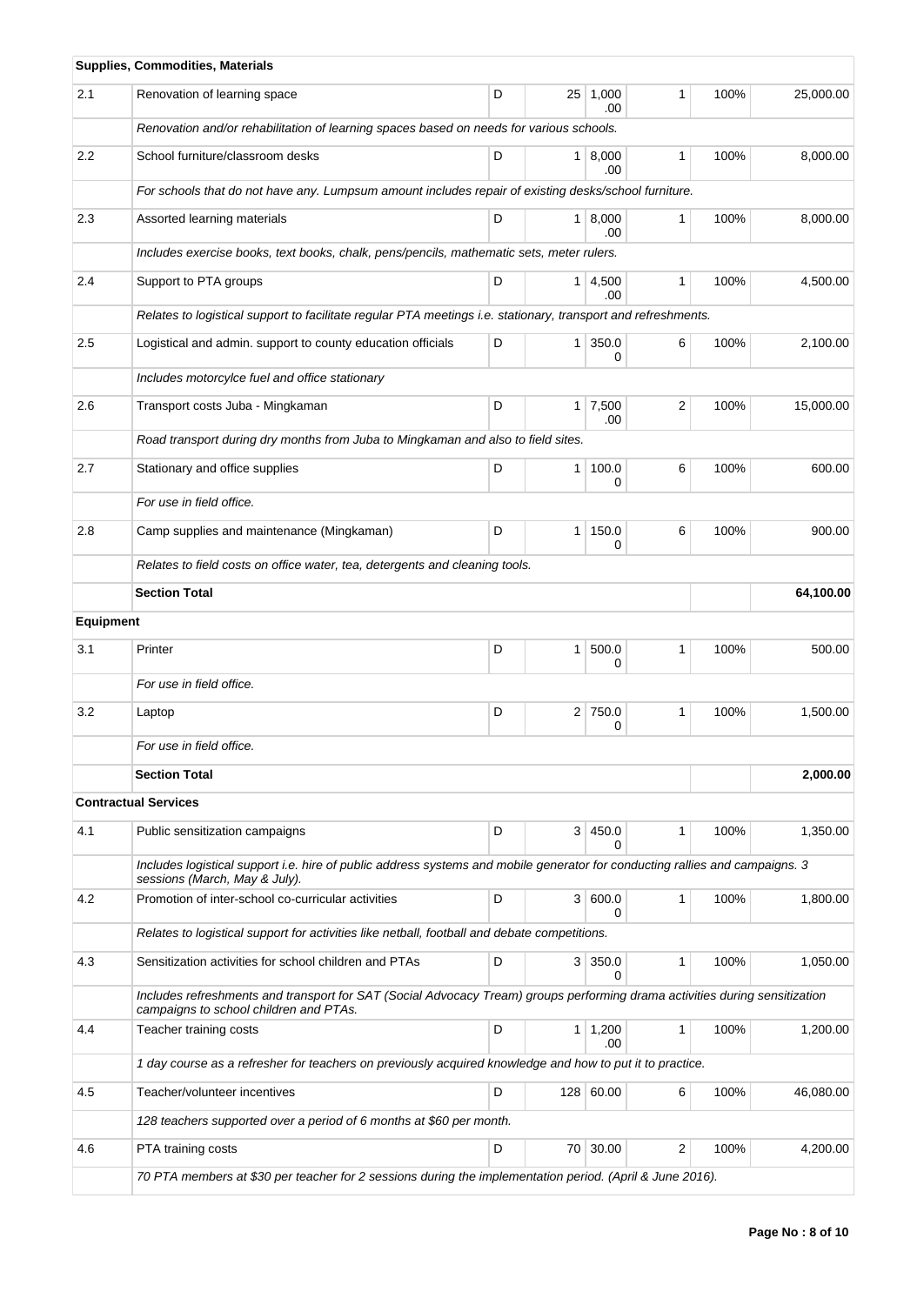| 4.7                     | Training for County education officials                                                                                                                                                                                                            | D |                | 25 30.00              | 2 | 100% | 1,500.00   |  |
|-------------------------|----------------------------------------------------------------------------------------------------------------------------------------------------------------------------------------------------------------------------------------------------|---|----------------|-----------------------|---|------|------------|--|
|                         | Includes 24 country officials and the County Educational Director. \$30 for per official for 2 sessions during the implementation<br>period. To consolidate knowledge gained from previous trainings and putting it to practical use. (Apr & Jun). |   |                |                       |   |      |            |  |
| 4.8                     | Office and accommodation at hub in Mingkaman                                                                                                                                                                                                       | D |                | $1 \mid 1,000$<br>.00 | 6 | 100% | 6,000.00   |  |
|                         | Includes office rent and accomodation of field based staff.                                                                                                                                                                                        |   |                |                       |   |      |            |  |
| 4.9                     | Communication/visibility                                                                                                                                                                                                                           | D | $\mathbf{1}$   | 700.0<br>3            | 1 | 100% | 700.03     |  |
|                         | Includes Tshirts, signboards, banners etc.                                                                                                                                                                                                         |   |                |                       |   |      |            |  |
|                         | <b>Section Total</b>                                                                                                                                                                                                                               |   |                |                       |   |      | 63,880.03  |  |
| <b>Travel</b>           |                                                                                                                                                                                                                                                    |   |                |                       |   |      |            |  |
| 5.1                     | Local flights (Within South Sudan)                                                                                                                                                                                                                 | D | 3              | 400.0<br>0            | 6 | 100% | 7,200.00   |  |
|                         | WFP flights between Mingkaman and Juba.                                                                                                                                                                                                            |   |                |                       |   |      |            |  |
| 5.2                     | Local travel                                                                                                                                                                                                                                       | D | $\mathbf{1}$   | 150.0<br>0            | 6 | 100% | 900.00     |  |
|                         | Travel within Mingkaman, Awerial County.                                                                                                                                                                                                           |   |                |                       |   |      |            |  |
|                         | <b>Section Total</b>                                                                                                                                                                                                                               |   |                |                       |   |      | 8,100.00   |  |
|                         | <b>General Operating and Other Direct Costs</b>                                                                                                                                                                                                    |   |                |                       |   |      |            |  |
| 7.1                     | Monitoring and Evaluation                                                                                                                                                                                                                          | D | $\mathbf{1}$   | 500.0<br>0            | 3 | 100% | 1.500.00   |  |
|                         | Monitoring and evaluation related costs for support staff not based in the field in Mingkaman. This includes monitoring visits for<br>techinical support by regional and HQ based thematic experts.                                                |   |                |                       |   |      |            |  |
| 7.2                     | Fuel and vehicle maintenance costs - In field                                                                                                                                                                                                      | S | 1 <sup>1</sup> | 1,000<br>.00          | 6 | 100% | 6,000.00   |  |
|                         | Fuel and vehicle service for project vehicle dedicated to Project.                                                                                                                                                                                 |   |                |                       |   |      |            |  |
| 7.3                     | Office security                                                                                                                                                                                                                                    | S | $\mathbf{1}$   | 1,650<br>.00          | 6 | 10%  | 990.00     |  |
|                         | Contribution to office office security costs for country office in Juba. 10% charged to CHF for 6 months.                                                                                                                                          |   |                |                       |   |      |            |  |
| 7.4                     | Internet for country office                                                                                                                                                                                                                        | S | 1              | 1,300<br>.00          | 6 | 10%  | 780.00     |  |
|                         | Contribution to office internet costs for country office in Juba. 10% charged to CHF for 6 months.                                                                                                                                                 |   |                |                       |   |      |            |  |
| 7.5                     | Internet for field office                                                                                                                                                                                                                          | S | 1 <sup>1</sup> | 200.0<br>0            | 6 | 50%  | 600.00     |  |
|                         | Relates to internet costs for field office in Mingkaman. 50% charged to CHF.                                                                                                                                                                       |   |                |                       |   |      |            |  |
| 7.6                     | Telephone                                                                                                                                                                                                                                          | S |                | $5 \mid 30.00$        | 6 | 100% | 900.00     |  |
|                         | Relates to communication costs and airtime for field offices.                                                                                                                                                                                      |   |                |                       |   |      |            |  |
| 7.7                     | Bank charges                                                                                                                                                                                                                                       | S | $\mathbf{1}$   | 144.3<br>1            | 6 | 100% | 865.86     |  |
|                         | Estimated to include cost of transfers and transaction costs                                                                                                                                                                                       |   |                |                       |   |      |            |  |
|                         | <b>Section Total</b>                                                                                                                                                                                                                               |   |                |                       |   |      | 11,635.86  |  |
| <b>SubTotal</b>         |                                                                                                                                                                                                                                                    |   | 291.00         |                       |   |      | 186,915.89 |  |
| Direct                  |                                                                                                                                                                                                                                                    |   |                |                       |   |      | 172,280.03 |  |
| Support                 |                                                                                                                                                                                                                                                    |   |                | 14,635.86             |   |      |            |  |
| <b>PSC Cost</b>         |                                                                                                                                                                                                                                                    |   |                |                       |   |      |            |  |
| <b>PSC Cost Percent</b> |                                                                                                                                                                                                                                                    |   |                |                       |   |      | 7%         |  |
| <b>PSC Amount</b>       |                                                                                                                                                                                                                                                    |   |                |                       |   |      | 13,084.11  |  |
| <b>Total Cost</b>       |                                                                                                                                                                                                                                                    |   |                |                       |   |      | 200,000.00 |  |
|                         |                                                                                                                                                                                                                                                    |   |                |                       |   |      |            |  |
|                         | <b>Grand Total CHF Cost</b>                                                                                                                                                                                                                        |   |                |                       |   |      | 200,000.00 |  |